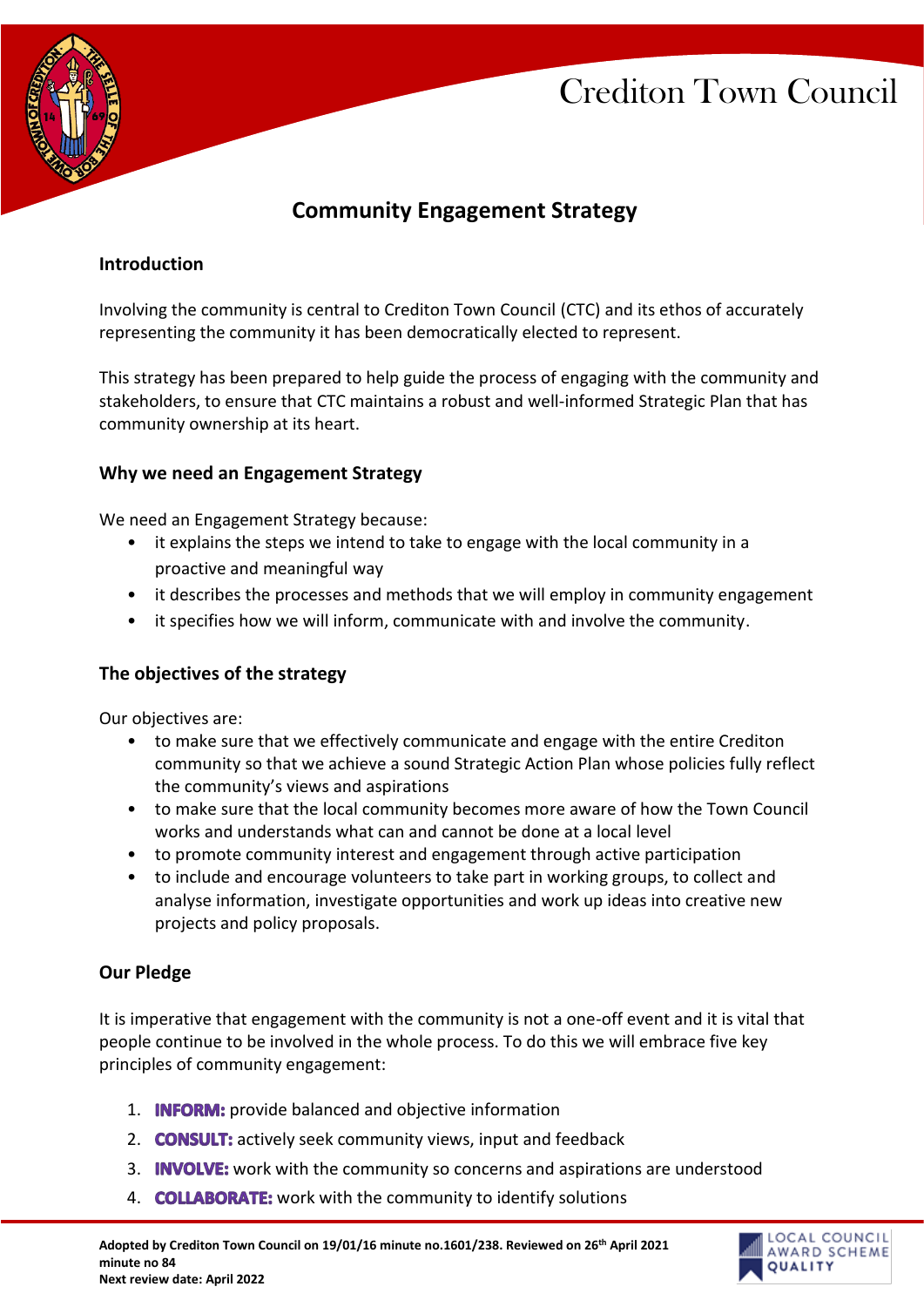

5. **EMPOWER:** enable appropriate and necessary actions to be undertaken

To help us fulfil the pledge we will:

- ensure everyone can take part by overcoming barriers that some individuals have
- be clear on what we are trying to achieve
- make engagement easy to understand
- analyse and evaluate all responses and views
- share engagement responses and views in a timely manner
- review the methods we have used and reflect on which elements worked well and where there are gaps and why
- analyse our engagement process and adapt it as necessary
- comply with the Data Protection Act when handling personal information

#### **How we currently engage with the community**

- Allocation of 'Public Question Time' at the beginning of each Council and Committee meeting. This provides an opportunity for local residents to ask questions about the work of the Council, including any items on the agenda.
- The publishing of a calendar of all Town Council meetings (including Committees) on the CTC website.
- The publishing of agendas and minutes for all meetings on the CTC website and CTC notice boards in the town.
- Publishing contact details of all members and officers on the CTC website, notice boards and in the quarterly newsletter.
- Production of a quarterly CTC newsletter highlighting the latest developments within the council and wider community as well as promoting local events. This is also published on the CTC website.
- Regular surgeries in Crediton Town Square on the first and third Saturday of every month, when members of the public are welcome to come along and have a chat with councillors.
- The Council Office is open to the public Monday to Friday 10.00 am to 2.00 pm and at other times by appointment.
- A "contact us" form is available on the CTC website.
- Facebook and Twitter accounts have been set up and are used as a means of immediate two way communication with the community.
- To provide a livestreaming facility of all Town Council meetings.
- Active involvement in the Annual Town Meeting.
- The annual External Audit provides the opportunity for questions to be asked about the latest Statement of Accounts. A copy of the Income & Expenditure Account is published within the Annual Report and uploaded to the finance page on the CTC website.
- Consultation exercises, surveys and questionnaires are undertaken for specific projects and tasks.
- Inviting members of the public to actively participate in projects and at meetings.

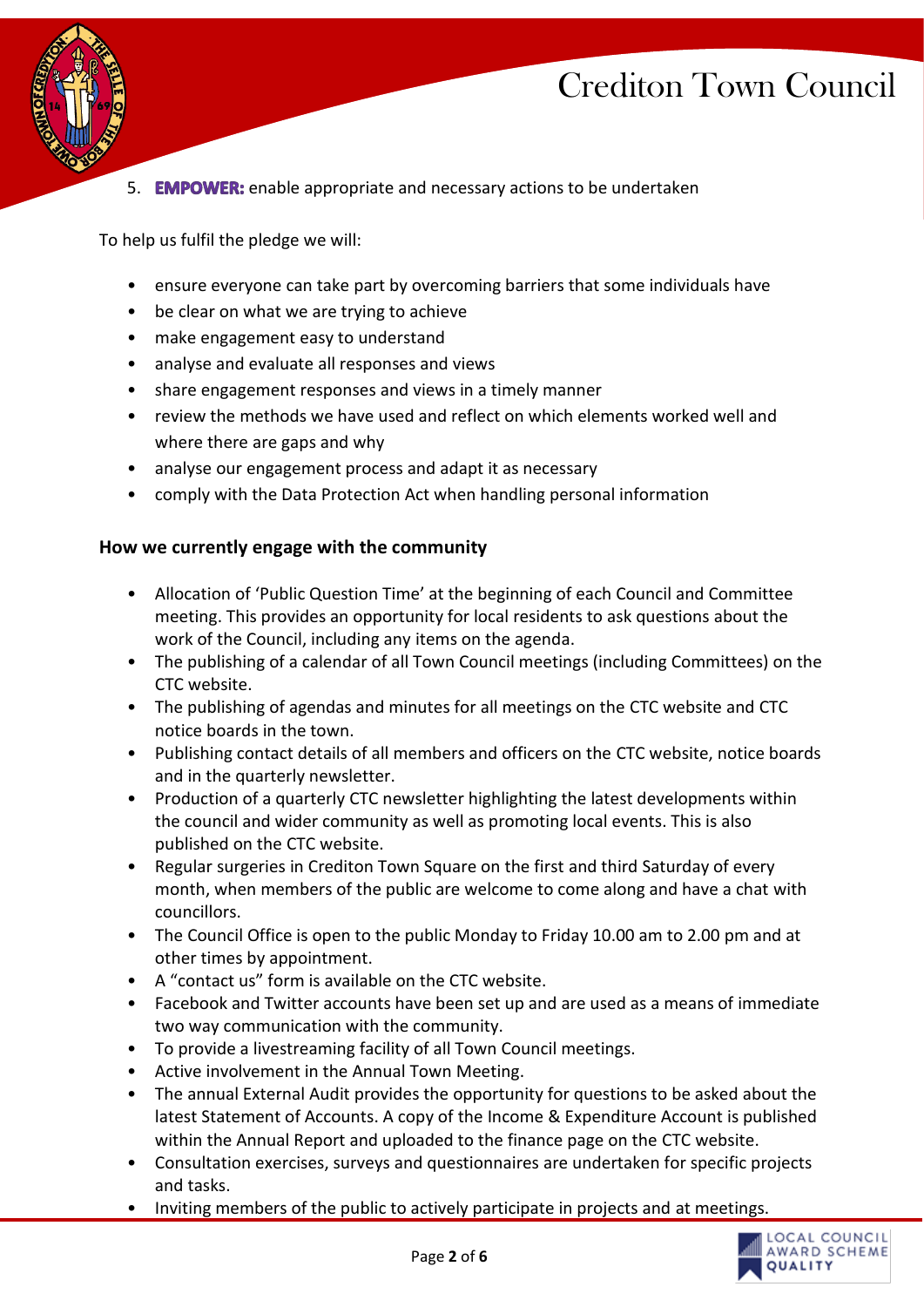

- Use of e-mail groups (e.g. town businesses, local community groups and organisations) to help publicise CTC events and initiatives, and to seek views on current issues.
- Regular press releases featured in local media keep the general public informed of community events, projects and other items of interest.
- Councillors and officers act as representatives for Outside Bodies comprising community groups, local organisations, and other government agencies, and regularly attend their meetings.
- In an election year, widely promoting the election process, explaining the role of a Councillor and encouraging people to stand as a Town Councillor. This includes, holding public information sessions, providing talks to local groups and meet and greet sessions with Councillors.
- The ability to provide CTC information, when requested, to those with a need for alternative formats or languages.

### **Future community engagement**

Promoting this community engagement strategy will be an on-going priority and CTC is committed to maintaining and improving the above activities and services in the future.

When undertaking community engagement CTC will consider when, who, how and where it will consult and further details regarding these elements are detailed below.

#### **When we will consult**

We will aim to set up public meetings and events as and when required. We will attend meetings of target groups at times convenient to them. We will use various methods of engaging the public in places, at a variety of times, to achieve as wide a coverage of the general population as possible.

#### **Whom we will consider consulting**

- Schoolchildren (aged 7 16)
- Young people (aged 17 25)
- Older groups
- Commuters (people living in the community but working outside)
- Housing estate representatives
- Community groups and societies
- Single parent families
- People with physical needs
- People with learning needs
- Faith groups
- People employed in the community
- Local businesses

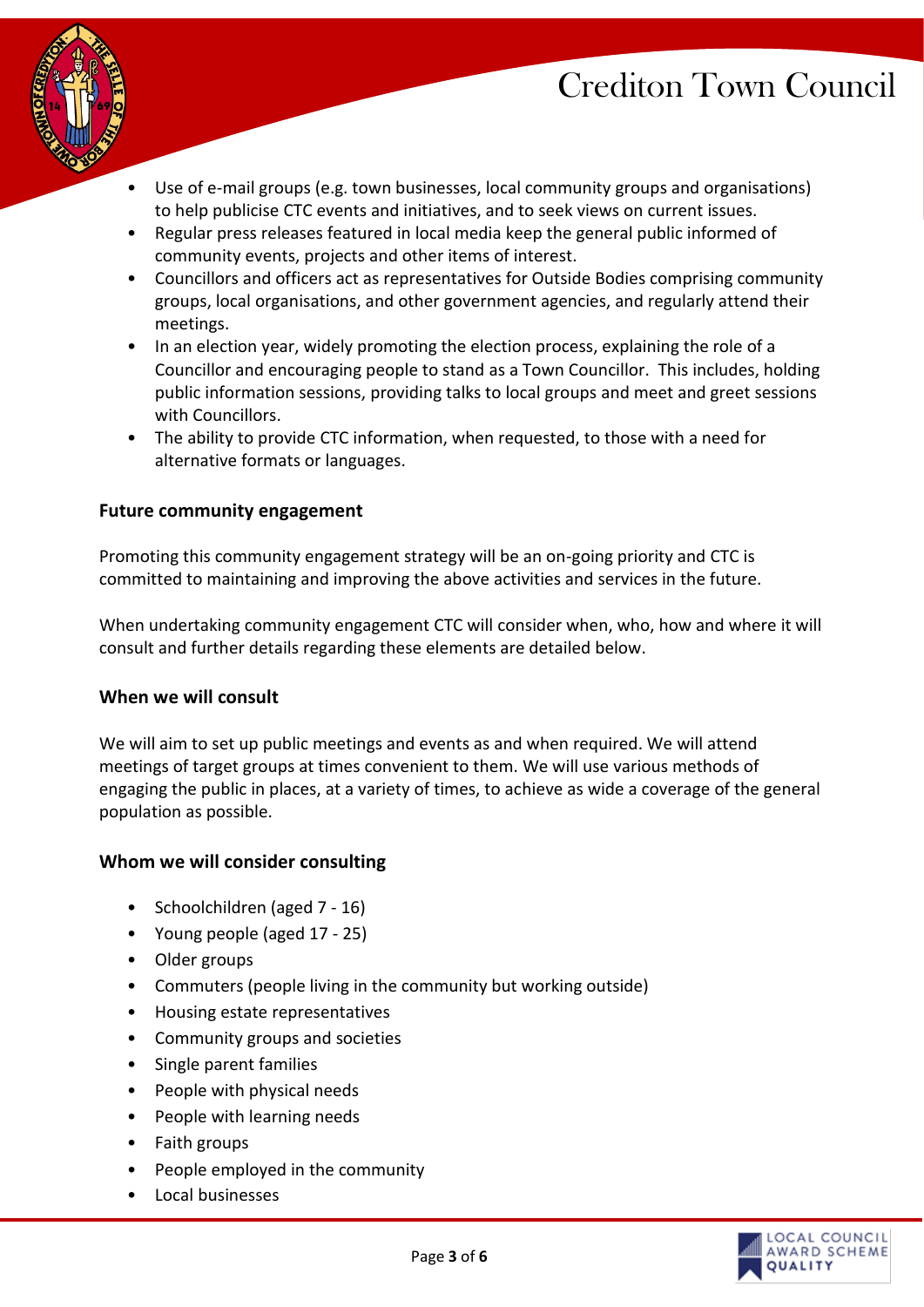

- Minority ethnic groups
- Families
- Migrant workers
- Voluntary bodies acting in the area
- Visitors/tourists
- Head teachers

#### Other bodies

- Mid Devon District Council
- Devon County Council
- The Environment Agency
- English Heritage
- Natural England
- **Emergency Services**
- Adjoining parishes
- Highways Agency
- **Medical Services**

#### **How we will consider consulting**

- Self-completion questionnaires
- Public meetings
- Focus groups
- Stakeholder seminars
- Exhibitions
- Ward councillor contact
- In depth interviews/face to face
- Questionnaires 'open' questions
- Stakeholder meetings
- Forums area, local, website
- Community meetings
- Workshop or group events
- Open day events
- Social Media Facebook/Twitter

#### **Methodology**

Several methods of engagement may have to be used to get the whole community involved. We will ask ourselves the following questions before embarking on a chosen method:

• What are we trying to find out?

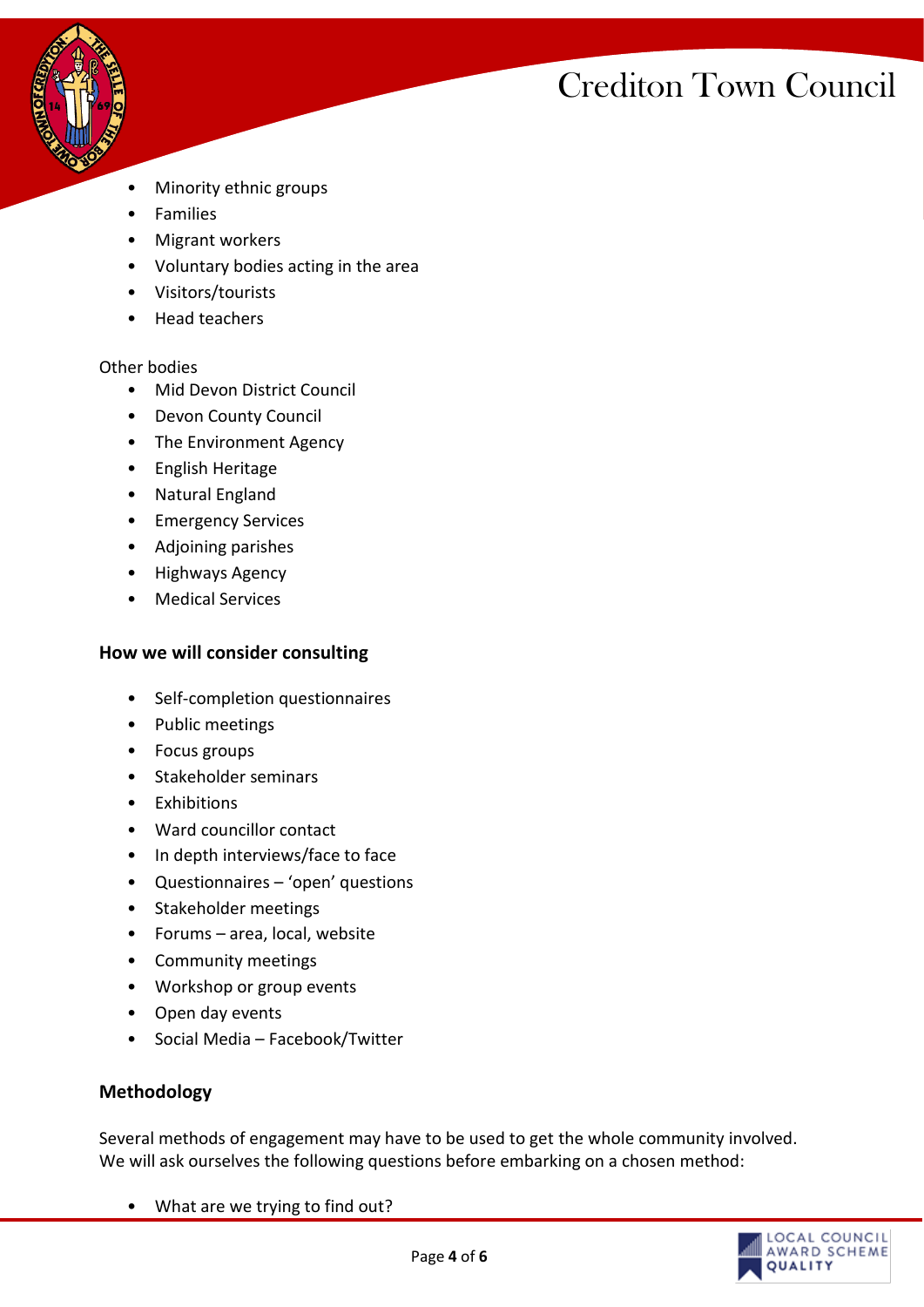

- From whom is the information required?
- How would they prefer to respond?
- What information do they need before they can respond?
- Is something more than a simple exchange of information required?
- How will this information be recorded?
- What resources are needed and what resources do we have?
- How much time is needed and how much time do we have?

### **Where we will consult**

We will use different venues to help reach the whole community, for example:

- Council Offices/Buildings
- Community centres
- Schools
- Pubs
- Churches
- **Supermarkets**
- Library/other public buildings
- On the street
- Community/festival events
- Clubs/society meeting rooms

# **Our commitment to you**

#### **Data protection**

When we deal with feedback we will comply with the Data Protection Act 1998 and the General Data Protection Regulation. Details will be held by CTC and will remain secure and confidential. Details will only be used for research purposes and will not be passed on to any third parties or used for marketing purposes in accordance with the Data Protection Act 1998. In all our dealings with the public, we are committed to following the Human Rights Act 1998.

#### **Freedom of Information Act**

When we deal with feedback we will comply with the Freedom of Information Act 2000. We will publish a summary of the information gathered and detail how the results are being used.

# **Equal Opportunities**

We will comply with Equal Opportunity legislation. We recognise that the provision of equal opportunities in all our activities will benefit Crediton. All members of the public will be treated fairly and will not be discriminated against.